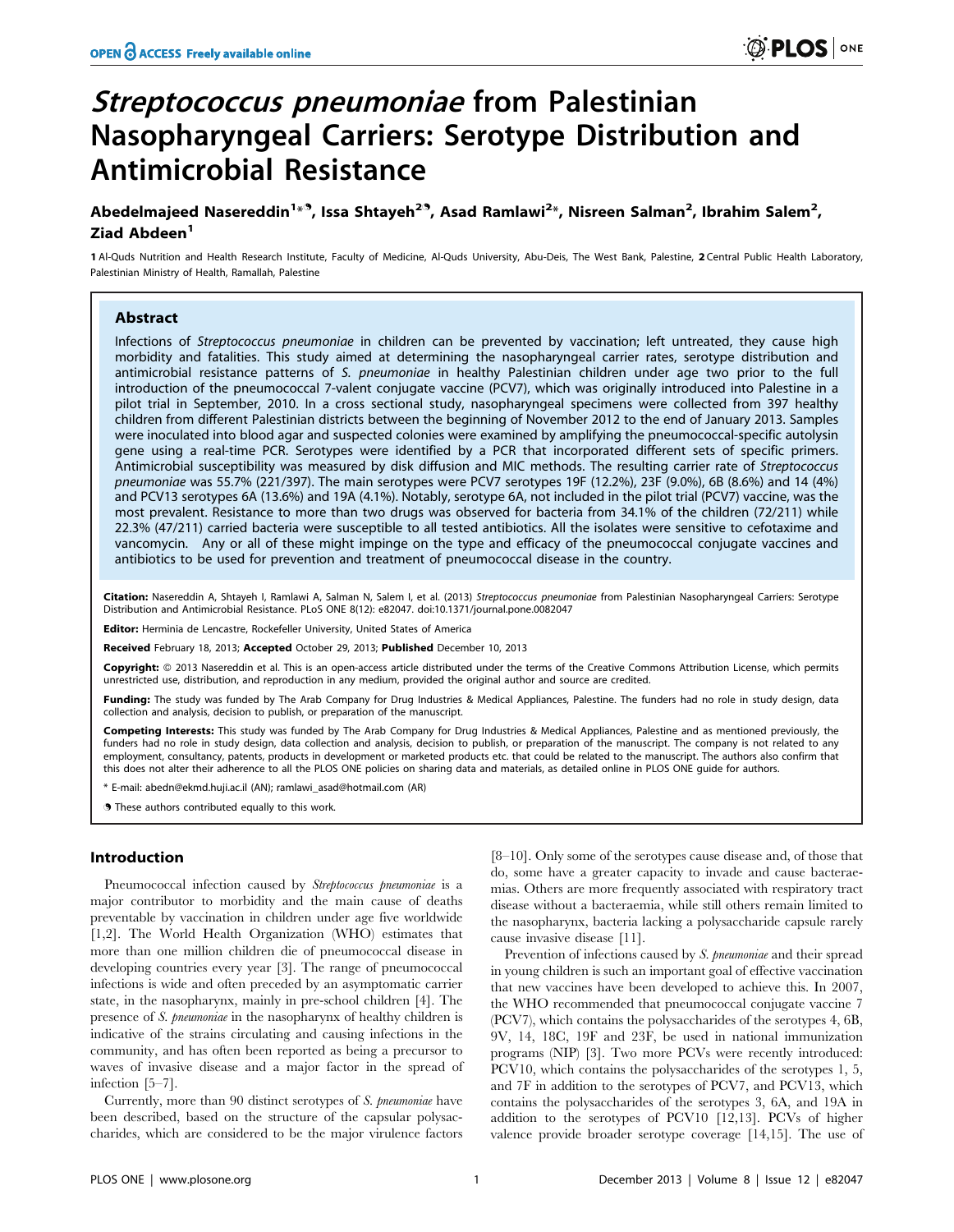PCVs in young children creates herd immunity by reducing transmission and, thus, circulation of the bacterial serotypes opposed by the vaccine, leading to a decrease in invasive pneumococcal disease (IPD) in the population [16,17].

Treatment of pneumococcal infections is becoming more difficult owing to the emergence of antibiotic-resistant pneumococci. Studies on serotype distribution and their antibiotic sensitivities are necessary for planning rational national strategies for preventing and treating IPD [6]. Surveillance of pneumococcal diseases according to bacterial serotypes is essential, to learn about the current serotype distribution and to observe the efficacy of PCVs by following the dynamics of bacterial serotypes in the population, following the introduction of vaccination. Several studies have reported regional and temporal changes in the distribution of bacterial serotypes after the application of PCVs [18,19].

Kattan et al. [20] described the distribution of invasive S. pneumoniae from two Palestinian hospitals where bacteria of serotypes 6, 14, 1, and 9V predominated. The serotypes within serogroup 6 were not determined, however, it is important to identify the serotypes within serogroups such as serogroup 6 as serotype 6B polysaccharide is in PCV7 while serotypes 6A and 6C are not.

Following an introductory trial of the PCV7 vaccine in a pilot study in the Hebron, Bethlehem, Jericho and Tubas districts in September 2010, this study was done to determine the rate of nasopharyngeal pneumococcal infection in healthy children, identify the serotypes of the circulating strains of S. pneumoniae and determine their antibiotic susceptibilities.

#### Materials and Methods

In this cross-sectional study, 197 female and 200 male healthy children more than two years old, attending the West Bank primary health care centers was examined. The children were selected according to their vaccination cards and distribution in different regions per district such that the number of participants per district was proportional to the size of the district population. Health workers contacted parents using the phone number inscribed on vaccination cards. The study was conducted from November 2012 through January 2013. After obtaining informed parental written consent, members of the study team examined each child and documented relevant data on a pre-designed questionnaire that requested the age, gender, district, location of residence, and whether the child had been vaccinated with PCV7 or not, and, if vaccinated, giving the number of doses. The Ethics Research Committee of Al-Quds University and Palestinian Ministry of Health in Ramallah approved all the study activities, including the written informed consent. Nasopharyngeal specimens were taken in the health care centers by a well-trained physician, who used extra-thin flexible flocked swabs, which were immediately transferred into Amies transport media tubes (Copan Diagnostics Inc, Murrieta, CA, USA) that were transported to the Central Public Health Laboratory (CPHL) in Ramallah within 2 h for the isolation, identification, serotyping and in vitro testing of antimicrobial susceptibility of S. pneumoniae.

# Pneumococcal isolate detection and identification

On arrival at the CPHL, swabs were streaked onto plates containing  $5\%$  sheep blood and  $5 \mu g/ml$  gentamicin (Fluka). Plates were incubated for 18 to 24 h at  $37^{\circ}$ C in candle jars. Potential colonies of S. pneumoniae were carefully selected by colonial morphology and alpha-hemolysis, and confirmed by Gram staining and susceptibility to optochin (Himedia Laboratories Pvt. Ltd, India) (inhibition zone  $>14$  mm). Samples were also examined with a Real Time PCR-based method for the pneumococcal-specific autolysin gene (lytA), of which the primer and probe sequences were as described by McAvin et al. [21].

The same nasopharyngeal flocked swabs were also inoculated into cryotubes containing 1.0 ml of skim milk, tryptone, glucose, glycerol (STGG) transport medium. To store isolates, each recovered pneumococcal isolate was sub-cultured on blood agar. The single colonies were then removed using sterile cotton swabs and, put into labelled cryotubes containing 1.0 ml STGG medium, and stored at  $-70^{\circ}$ C until tested for serotype and antimicrobial susceptibility. Cultures were also lyophilized in skimmed milk and stored at  $-70^{\circ}$ C.

#### In vitro susceptibility testing

Testing the susceptibility of the strains of S. pneumoniae to penicillin (oxacillin) (1  $\mu$ g), erythromycin (15  $\mu$ g), trimethoprim– sulfamethoxazole  $(25 \mu g)$  and vancomycin  $(30 \mu g)$  (Oxoid Ltd, UK) was done according to Kirby Bauer, using a disk diffusion method on Mueller Hinton agar enriched with 5% sheep blood. Susceptibility to penicillin was also determined by E-test Antimicrobial Minimum Inhibitory Concentrations (MICs) as it was for cefotaxime. MICs and Disk Diffusion breakpoints used in this study were interpreted according to Clinical Laboratory Standards Institute (CLSI) guidelines [22]. All isolates of S. pneumoniae suspected of being penicillin resistant (oxacillin susceptibility: disk diffusion method <20 mm) were tested further for penicillin MICs by the E-test strip method according to the manufacturer's instructions (Oxoid). Penicillin G and Cefotaxime strains of S. pneumoniae were defined as isolates with a MIC  $\geq 2 \mu g/ml$  as resistant, 0.12  $\mu$ g/ml as intermediate resistance, and  $\leq$ 0.06  $\mu$ g/ml as susceptible.

#### DNA extraction

Streptococcal DNA was extracted from the cultured bacteria using the CDC protocol (http://www.cdc.gov/ncidod/biotech/ strep/pcr.htm).

**Real-time PCR for**  $lytA$ **.** The real-time PCR assay was carried out on a final reaction volume of  $25 \mu$ l and performed using Eurogentec qPCR Master Mix (Eurogentec, Seraing, Belgium), containing low ROX as a passive reference, according to the manufacturer instructions, and 5 µl of DNA sample was used in each reaction. The primers and probe concentrations were  $0.2 \mu M$ for each one. No template control (NTC) and S. pneumoniae-positive DNA control were included in each run. Amplification was done in the 7500 Real Time PCR system (Applied Biosystems) under the following PCR conditions:  $95^{\circ}$ C for 10 min, followed by 40 cycles of 95 $\mathrm{^{\circ}C}$  for 15 s and 60 $\mathrm{^{\circ}C}$  for 1 min.

#### Capsular Serotyping

Serotyping of the isolates of S. pneumoniae was performed by a sequential multiplex PCR assay, using a set of primers targeting different serotype specific sequences as described by Pai et al [23]. The serotypes tested included 1, 3, 4, 5, 6A/B/C/D, 7C/7B/40, 7F/7A, 9V/9A, 9N/9L, 10A, 11A/11D, 12F/12A/44/46, 13, 14, 15A/15F, 15B/15C, 18 (A/B/C/F), 19A, 19F, 20, 21, 22F/22A, 23A, 23F, 24(A/B/F), 33F/33A/37, 34, 35B, 35F/47F, 38/25F/ 25A. All other serotypes were classified as nontypeable.

# Differentiation of the serogroup subtypes 6A/C and 6B of S. pneumoniae

Forty-nine isolates identified by the sequential multiplex PCR assay of S. pneumoniae belonged to the serogroup 6. It was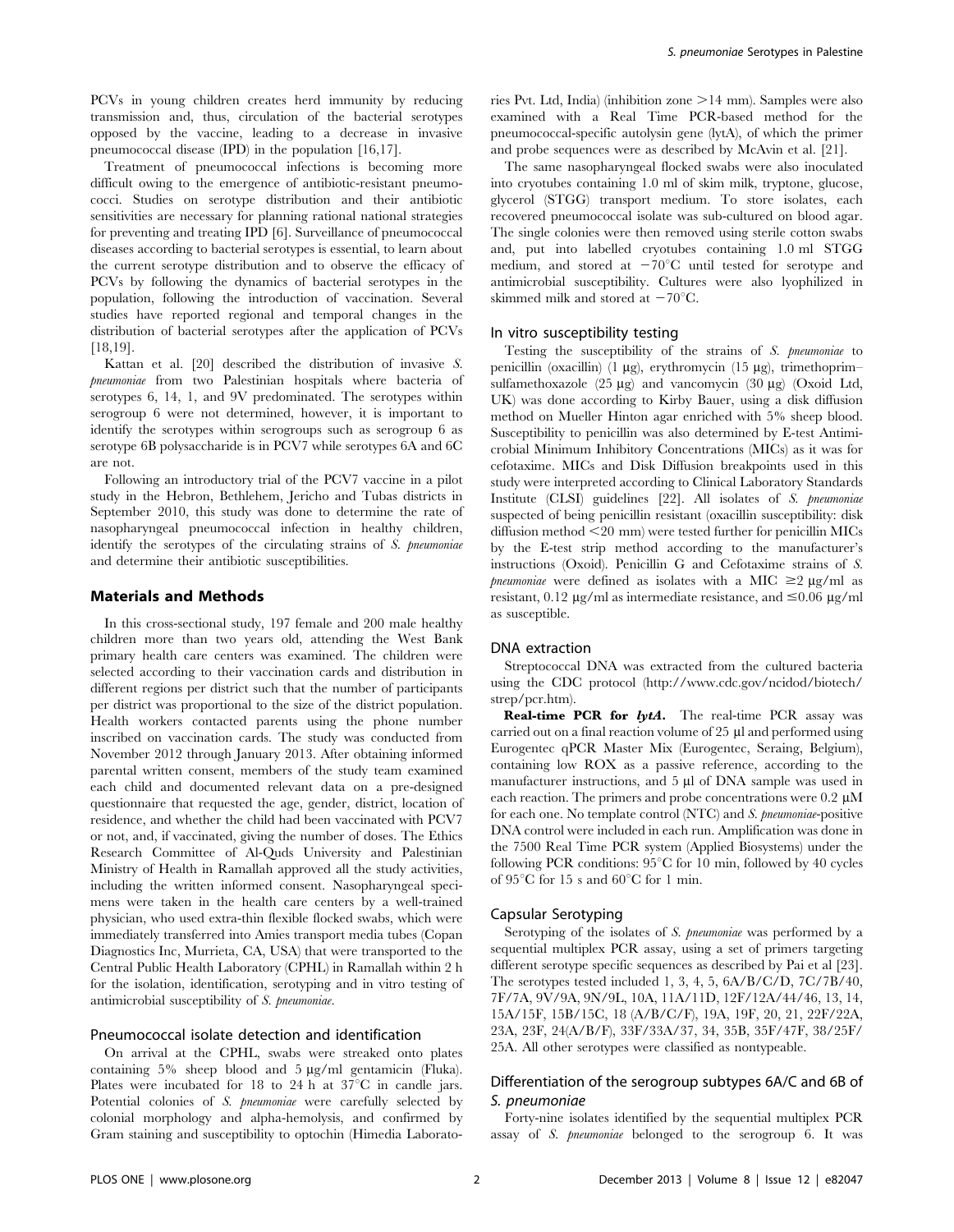important to identify the subtype 6A/C of the serogroup 6 since it is not included in the PCV7 vaccine. In addition, the published method for differentiating serogroup 6 subtypes requires a laborious and sophisticated effort so we introduced the restriction fragment length polymorphism (RFLP) method to distinguish serotype 6A/C from serotype B. The PCR method described by Jin et al. [24] to reveal sub-serotype specificity, using G584A polymorphism as a target, did not expose the specificity they described in our hands.

The universal reverse primer (wciP-r) of Jin et al. [24] was used. The new forward primer (ForSeq) given below was designed to amplify the region covering the entire single nucleotide polymorphism (SNP) and was used for RFLP analysis. Twenty-eight PCRamplification samples of serogroup 6 were sent for sequencing using the wciP-r primer [24] and also using our own newly designed primer ForSeq: 5' TGG GGA TTG AAT TAC CGA AC).

PCR amplification of the 28 samples was as follows: The final reaction volume of 50 µl contained DreamTaq Green PCR Master Mix (Thermo Scientific),  $0.25 \mu M$  of each primer, and  $5 \mu I$ of DNA template. Thermocycler conditions for amplification were:  $95^{\circ}$ C for 15 min, 35 cycles of  $94^{\circ}$ C for 30 s,  $62^{\circ}$ C for 60 s, and  $72^{\circ}$ C for 60 s, and a final extension of  $72^{\circ}$ C for 10 min followed by a hold at  $4^{\circ}$ C. By Blast analysis (http://blast.ncbi.nlm. nih.gov/) and multiple sequence alignments, 25 samples aligned with serotype 6A, 3 to serotype 6B, and none to serotype 6C. Reference sequences used were: serotype 6A (GenBank accession no. JF911497.1), 6B (GenBank accession no. JF911507.1), and 6C (GenBank accession no. JF911510.1). In addition to SNP G584A of Jin et al. [24], we noticed another SNP (G574T) that could be used to differentiate the 6A/C from the 6B serotype. By using the NEB cutter program (http://tools.neb.com/NEBcutter2/index. php), we mapped the restriction site of the enzyme BsrI (New England Biolabs), and showed distinct digestion patterns for the two serotypes: three bands aligning with the molecular weights for 145, 69 and 59 bp for 6A/C serotype: two bands aligning with 214 and 59 bp for 6B serotype.

For RFLP analysis, 20 µl of each PCR product was digested with BsrI for 4 h at  $65^{\circ}$ C. DNA fragments were resolved by electrophoresis on a 2% agarose gel.

In the case of serotype 6A/C, the amplicons digested by BsrI gave the 145 bp band, while the lower molecular weight bands 69 and 59 bp were seen as one band on the gel (Figure 1). In the case of serotype 6B, the bands of 214 and 59 bp, were clearly separated. Each DNA sample was analyzed at least in duplicate against serotype 6A and 6B positive controls as revealed by sequence analysis. The primers used for genotyping by PCR-RFLP of the serotype 6A/C and 6B SNPs were the same as those used for amplicon sequencing.

#### Results

#### Study Participation

Nasopharyngeal swabs were taken from 397 healthy children aged 1 to 23 months; mean age was 11 months. 248 (62.5%) of the children were less than 1 years old, 149 (37.5%) were between 1 and 2 years old. Gender distribution (Male: Female) was 1:1. Vaccine PCV7 (containing serotypes: 4, 6B, 9V, 14, 18C, 19F, and 23F) was introduced in Palestine as a pilot trial since September 2010 in the following districts: Hebron, Bethlehem, Jericho and Tubas. One (0.3%) child received one dose of vaccine during the time preceding enrollment, 130/397 (32.7%) received two doses, 69/397 (17.4%) received three doses and 197/397 (49.6%) children had not received the vaccine (Table 1). Strains of S.



Figure 1. A representative DNA electrophoresis gel showing the RFLP patterns of the serotypes 6A/C and 6B after BsrI digestion of the amplified cps amplicon (273 bp) for isolates of S. pneumonia of the serogroup 6. DNA was visualized in 2% agarose gel: lane 1 100 bp ladder; lane 12 50 bp ladder. Lanes 2–4 and 7–8 S. pneumonia serotype 6A/C patterns (yielding fragments of 145, 69 and 59 bp, with both smaller fragments showing as one thick band owing to low separation). Lanes 5–6 and 9–11 S. pneumonia serotype 6B (yielding fragments of 214 and 59 bp). doi:10.1371/journal.pone.0082047.g001

pneumoniae were isolated from 221 of the 397 healthy children surveyed, giving a total carrier rate of 55.7%, some of whom did receive the PCV7 vaccine and some not. The distribution of nasopharyngeal pneumococcal carrier rate among the West Bank districts is shown in Table 1.

The pneumococcal carriage rate among children of different ages was: 40.2% (33/87) in those 0-6 months; 62.5% (95/152)  $>6$ –12 months; 53.8% (56/104)  $>12$ –18 months and 64.8% (35/  $54$ )  $>18-24$  months. The overall colonization rate among the PCV7-vaccinated children was 61.5% (123/200) (Table 1). The colonization rates among children who received either two or three doses of vaccine were 60.8% (79/130) and 63.8% (44/69), respectively, and among those unvaccinated 50.3% (99/197).

#### Antimicrobial resistance

Susceptibility to antimicrobial agents was tested on 211 (95.5%) of the 221 isolates of S. pneumoniae (Table S1). Only 47/211 (22.3%) of them were fully susceptible to all the antibiotics tested, 58/211 (27.5%) were resistant to one of the antimicrobial agents, 34/211 (16.1%) were resistant to two, and 72/211 (34.1%) to more than two.

Of the 211 pneumococcal isolates examined, 23 (10.9%) were resistant to penicillin and 118 (55.9%) were intermediately resistant. Higher resistance rates were noted for trimethoprimsulfamethoxazole, 97/211 (45.9%), and erythromycin, 64/213 (30.3%). None was resistant to cefotaxime and vancomycin.

Of the isolated bacterial strains of the serotypes 4, 6B, 9V, 14, 18C, 19F, and 23F found in the PCV7 vaccine that were examined for antimicrobial susceptibility, 59/79 (75%), 49/79 (62.0%) and 23/79 (29%) were non-susceptible to two, three and four antibiotics, respectively; whereas, of the bacterial strains of the additional serotypes found in the PCV13 vaccine, 14/38 (37%), 7/ 38 (18%) and 2/38 (5%) were not wholly or partially susceptible to two, three and four antibiotics, respectively (Table S1 and S2). Overall, the resistance of the isolates of S. pneumoniae to the antibacterial agents tested did not appear to be directly correlated with the childrens' vaccination status  $(p=0.079)$ . However, resistance of isolates to tetracycline and erythromycin did correlate significantly  $(p = 0.026$  and 0.012, respectively) with whether they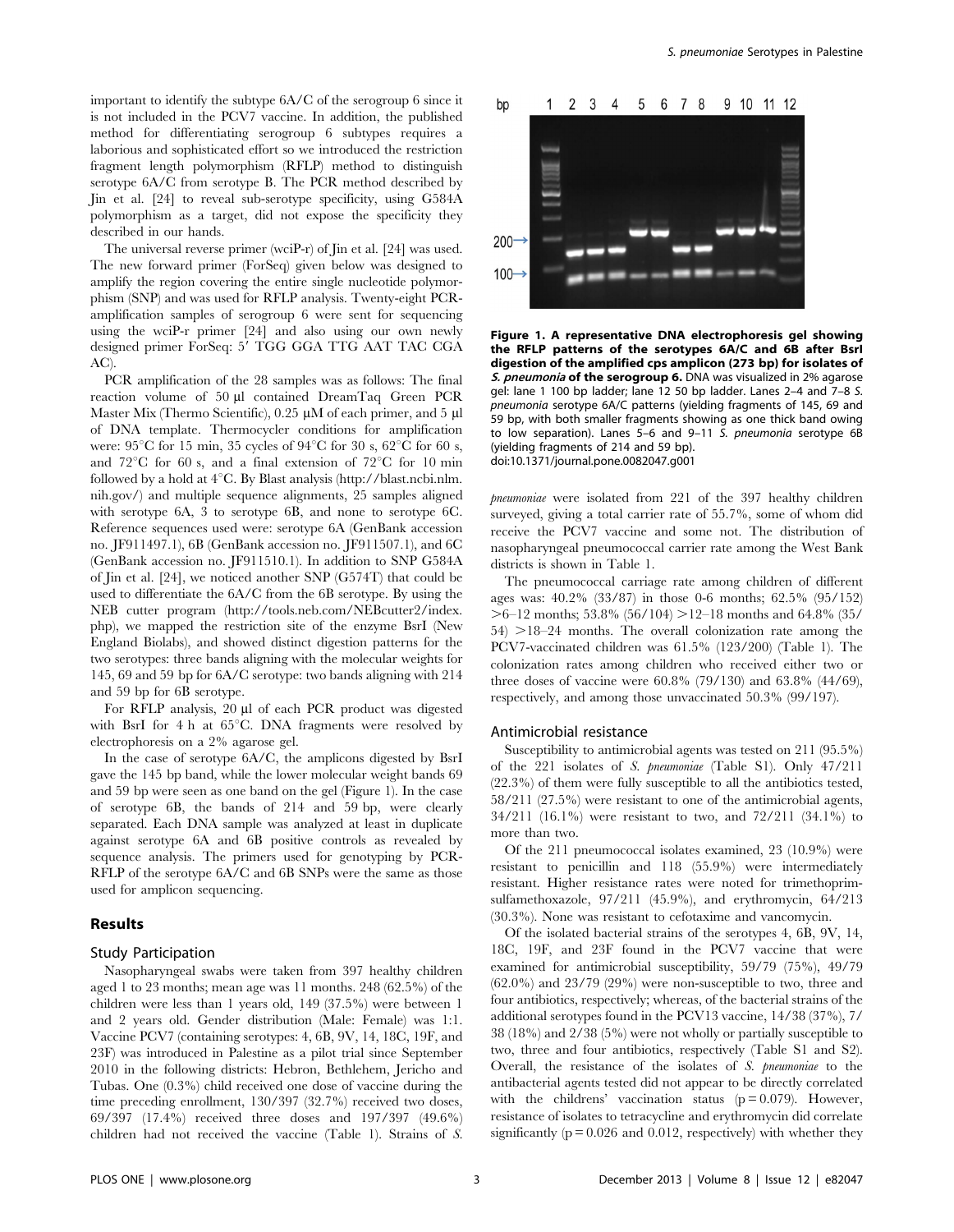Table 1. Distribution of nasopharyngeal pneumococcal carrier rates in children  $\leq$  years old from West Bank districts, including vaccinations and colonization rates (%).

| <b>District</b>  | One<br>Dose              | Two<br><b>Doses</b>      | Three<br><b>Doses</b>    | <b>Not</b><br>Vaccinated | Total | Positive S.<br>pneumoniae | Colonization<br>rate $(\% )$ | PCV7 serotypes     |
|------------------|--------------------------|--------------------------|--------------------------|--------------------------|-------|---------------------------|------------------------------|--------------------|
| <b>Bethlehem</b> | $\mathbf{1}$             | 12                       | $\overline{\phantom{a}}$ | $\overline{\phantom{a}}$ | 13    | $\overline{7}$            | 53.8                         | $\mathbf{0}$       |
| Hebron           | $\overline{\phantom{a}}$ | 59                       | ÷                        | $\overline{\phantom{a}}$ | 59    | 31                        | 52.5                         | 19F, 9V9A, 23F, 6B |
| Jericho          | ٠                        | 39                       | 23                       | $\overline{\phantom{a}}$ | 62    | 41                        | 66.1                         | 19F, 9V9A, 23F, 6B |
| Tubas            | ٠                        | 20                       | 46                       | $\overline{\phantom{a}}$ | 66    | 44                        | 66.7                         | 19F, 14, 23F, 6B   |
| Ramallah         | $\overline{\phantom{a}}$ | $\overline{\phantom{a}}$ | $\overline{\phantom{a}}$ | 41                       | 41    | 14                        | 34.1                         | 19F, 14, 23F, 6B   |
| Jerusalem        | $\overline{\phantom{a}}$ | ۰                        | ٠                        | 15                       | 15    | $\overline{7}$            | 46.6                         | 23F, 6B, 14        |
| <b>Nablus</b>    | $\overline{\phantom{a}}$ | ۰                        | $\overline{\phantom{a}}$ | 52                       | 52    | 25                        | 48.1                         | 19F, 14, 6B        |
| Tulkarem         | $\overline{\phantom{a}}$ | ٠                        | ٠                        | 24                       | 24    | 13                        | 54.2                         | 19F, 23F, 6B       |
| Qalqilia         | $\overline{\phantom{a}}$ | $\overline{\phantom{a}}$ | $\overline{\phantom{a}}$ | 17                       | 17    | 9                         | 52.9                         | 19F, 23F           |
| Jenin            | ٠                        | $\overline{\phantom{a}}$ | $\overline{\phantom{a}}$ | 39                       | 39    | 23                        | 58.9                         | 23F, 4, 14, 6B     |
| Salfeet          | $\overline{\phantom{a}}$ | $\overline{\phantom{0}}$ | $\overline{\phantom{a}}$ | 9                        | 9     | 8                         | 77.7                         | 19F, 18 (A/B/C/F)  |
| Total            |                          | 130                      | 69                       | 197                      | 397   | 221                       | 55.7                         | 55.7               |

doi:10.1371/journal.pone.0082047.t001

came from vaccinated and unvaccinated children. Isolates resistant to one or other of these two drugs were associated with the vaccinated group. In addition, percentage resistance of isolates of the serotypes in the PCV7 vaccine was higher (38/41 (92.7%),  $p<0.001$ ) than that of isolates of the serotypes in the PCV13 vaccine (7.3%). Interestingly, resistance of isolates to tetracycline correlated highly with the serotypes of the PCV7 vaccine (39/42  $(92.9\%)$ , p $<0.001$ ).

# Capsular Serotypes

Of the 221 isolates of S. pneumoniae, 191 (86.4%) were serotyped, leaving 30 (13.6%) untyped. However, the untyped isolates were sensitive to optochin and positive by the Real Time PCR-based method employing the lytA target gene. This showed they were isolates of S. pneumoniae. Isolates that did not typed with the test primers of the multiplex PCR were considered to be untypeable (NT). Altogether, 27 different serotypes were identified using the sequential multiplex PCR reactions [23].

The most common strains were, in decreasing order, of the serotypes: 6A, 19F, 23F, 6B, 14, 19A, 15B, 34 and 11A (Table 2). Strains of the serotypes 6A, 19F, 23F and 6B were the most prevalent (13.6%, 12.2%, 9.0% and 8.6%, respectively), followed by strains of the serotypes 19A and 14, (both at 4.1%) and 15B/ 15C and 34 (both at 3.6%). Among the carried isolates, 37.1% were of the serotypes in the PCV7 vaccine and 56.1% were those in the PCV13 vaccine (Table 2). Isolates carried by vaccinated children, were of the serotypes 19F (13%), 23F (6.5%), 6B (8.1%) and 14 (1.6%) in the PCV7 vaccine, in addition to which they also carried isolates of the serotypes 6A (13.0%) and 19A (5.7%) in the PCV13 vaccine. Those carried by non-vaccinated children were of exactly the same serotypes but in different percentages, 11.2%, 12.2%, 9.2%, 7.1%, 14.3% and 2.0%, respectively.

Of the strains that were subjected to serotyping, 80.1% (113/ 141) were non-susceptible to penicillin. Of these, 118 were intermediately resistance and 23 were fully resistant. The common serotypes of the fully resistant strains were 19F, 6A, 23F, 19A, 6B and 24(A/B/F) while the common serotypes of the intermediately resistant strains were 6B, 19F, 6A, 23F, 14 and 15B/C (Table S1 and S2).

# Differentiation of Serogroup 6: 6A/C and 6B of S. pneumoniae

All serogroup 6 samples (49) were analyzed by RFLP, 28 of which were confirmed by sequencing, of which 25 were serotype 6A and 3 serotype 6B. The sequences obtained represent the 273 bp of the capsular gene region. The twenty-five 6A serotype sequences were all identical to the 6A serotype reference sequence (GenBank accession no. JF911497.1), while the three 6B serotype sequences were all identical to the 6B serotype reference sequence (GenBank accession no. JF911507.1), both of which are in the National Center for Biotechnology Information Database (http:// www.ncbi.nih.gov/BLAST/). The two representative sequences found were deposited in the GenBank database (6A serotype accession no. KC834830 and 6B serotype KC834831).

As expected, fragment analysis, showed different patterns of digestion for the 2 serotypes. Of the 49 samples, 30 belonged to the serotype 6A/C and 19 to the serotype 6B. The results of samples analyzed by the RFLP and the DNA-sequencing procedures showed 100% agreement. Therefore, using the RFLP analysis developed here, it was possible to differentiate between the serotypes 6A/C and 6B, showing it to be a simple, rapid, direct and reliable method (Figure 1).

### Discussion

This is the first Palestinian national study documenting the prevalence of the serotypes of strains S. pneumoniae carried in the nasopharyngeal cavities of healthy children less than two years of age before the introduction of PCV as part of a Palestinian NIP. This study showed a carrier rate of 55.7%. This rate is similar to the 50% among Palestinian children from the Gaza strip reported by Regev-Yochay et al. [25]. In the neighboring region, Borer et al. [26] found a carrier rate of 58% among children aged  $\leq 5$ years in day care centers in Southern Israel. Similar carrier rates were reported for Oman [27], Iran [28], Central Asia [29], the Netherland [30], and Kenya [31]. However, it was relatively higher compared to studies from other countries: Venezuela (28%) [32], Greece (29.4%) [33], Hong Kong (19.4%) [34], Italy (8.6%) [35], Europe as a whole region (21%) [36], the USA (20%) [12], Turkey (22.5%) [37] and Northern Taiwan (20.8%) [38].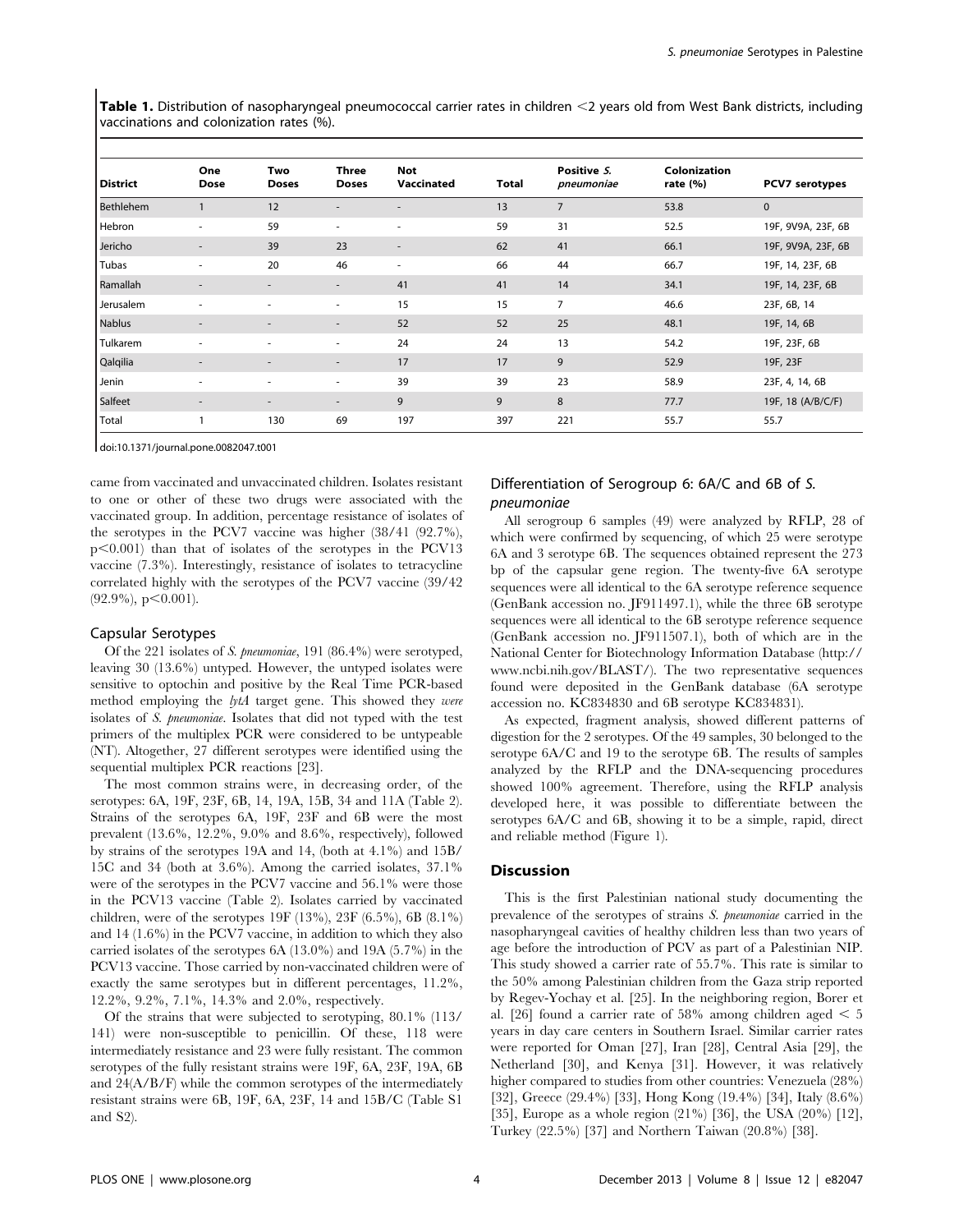Table 2. Serotype frequencies of strains of S. pneumoniae isolated from nasopharyngeal samples and their distribution according to children' vaccination status.

| Serotype                             | Total Number (%) | <b>Vaccination status</b> |                    |  |  |  |  |
|--------------------------------------|------------------|---------------------------|--------------------|--|--|--|--|
| PCV7 serotypes                       |                  | Vaccinated group          | Unvaccinated group |  |  |  |  |
| 19F                                  | 27 (12.2)        | 16 (13.0)                 | 11(11.2)           |  |  |  |  |
| 23F                                  | 20(9.0)          | 8(6.5)                    | 12(12.2)           |  |  |  |  |
| 6B                                   | 19 (8.6)         | 10(8.1)                   | 9(9.2)             |  |  |  |  |
| 14                                   | 9(4.1)           | 2(1.6)                    | 7(7.1)             |  |  |  |  |
| 9V/9A*                               | 4(1.8)           | 4(3.3)                    | 0(0)               |  |  |  |  |
| $\overline{4}$                       | 2(0.9)           | 0(0)                      | 2(2.0)             |  |  |  |  |
| 18A/B/C/F*                           | 1(0.4)           | 0(0)                      | 1(1.0)             |  |  |  |  |
| Additional serotypes in PCV13        |                  |                           |                    |  |  |  |  |
| 6A                                   | 30 (13.6)        | 16 (13.0)                 | 14 (14.3)          |  |  |  |  |
| 19A                                  | 9(4.1)           | 7(5.7)                    | 2(2.0)             |  |  |  |  |
| 3                                    | 2(0.9)           | 1(0.8)                    | 1(1.0)             |  |  |  |  |
| $\mathbf{1}$                         | 1(0.4)           | 0(0)                      | 1(1.0)             |  |  |  |  |
| Other vaccine Serotypes <sup>#</sup> |                  |                           |                    |  |  |  |  |
| 15B/15C                              | 8(3.6)           | 5(4.1)                    | 3(3.1)             |  |  |  |  |
| 11A/11D                              | 7(3.2)           | 4(3.3)                    | 3(3.1)             |  |  |  |  |
| 10A                                  | 5(2.3)           | 3(2.4)                    | 2(2.0)             |  |  |  |  |
| 22F/22A                              | 3(1.4)           | 2(1.6)                    | 1(1.0)             |  |  |  |  |
| 33F/33A/37                           | 2(0.9)           | 2(1.6)                    | 0(0)               |  |  |  |  |
| 9N/9L                                | 1(0.4)           | 1(0.8)                    | 0(0)               |  |  |  |  |
| Other Serotypes                      |                  |                           |                    |  |  |  |  |
| 34                                   | 8(3.6)           | 7(5.7)                    | 1(1.0)             |  |  |  |  |
| 15A/15F                              | 5(2.3)           | 3(2.4)                    | 2(2.0)             |  |  |  |  |
| 21                                   | 5(2.3)           | 3(2.4)                    | 2(2.0)             |  |  |  |  |
| 35B                                  | 4(1.8)           | 3(2.4)                    | 1(1.0)             |  |  |  |  |
| 38/25F/25A                           | 4(1.8)           | 3(2.4)                    | 1(1.0)             |  |  |  |  |
| 7C/7B/40                             | 4(1.8)           | 2(1.6)                    | 2(2.0)             |  |  |  |  |
| 24 A/B/F                             | 3(1.4)           | 1(0.8)                    | 2(2.0)             |  |  |  |  |
| 35F/47F                              | 3(1.4)           | 3(3.1)                    | 3(3.1)             |  |  |  |  |
| 13                                   | 3(1.4)           | 1(1.0)                    | 2(2.0)             |  |  |  |  |
| 23A                                  | 2(0.9)           | 0(0)                      | 2(2.0)             |  |  |  |  |
| Nontypeable (Not Determined)         | 30 (13.6)        | 19 (15.4)                 | 11 (11.2)          |  |  |  |  |
| Total                                | 221 (100)        | 123 (55.7)                | 98 (44.3)          |  |  |  |  |

\*PCVs do not offer protection against all serotypes of serogroup 9 or 18.

 $*$  Serotypes that were not covered in the protein conjugate vaccines, PCV7 and PCV13, but they are in the PCV23 vaccine.

doi:10.1371/journal.pone.0082047.t002

Isolated strains of the serotypes 6A, a serotype of a strain in the PCV13 vaccine, 19F, 23F and 6B, serotypes of strains in the PCV7 vaccine, were most prevalent (13.6%, 12.2%, 9.0%, 8.6%, respectively), followed by strains of the serotypes: 19A and 14, (both 4.1%) and 15B/15C and 34 (both 3.6%). Worldwide prevalence studies on the nasopharyngeal carriage of S. pneumoniae have shown that, mostly, strains of the serotypes mentioned above are involved but with differences in percentages among them [12,29,36]. Of the strains carried by Palestinian children, 37.1% were of the serotypes covered by the PCV7 vaccine and 56.1% were those covered by the PCV13 vaccine. Clear difference was noticed between the vaccinated and unvaccinated groups regarding the serotypes 23F and 14 present in the PCV7 vaccine. Changes in pneumococcal serotypes were also observed in Portuguese vaccinated and unvaccinated populations [39]. While

as would be expected, strains of the other serotypes existing in the PCV13 vaccine were found in equal percentages between vaccinated and unvaccinated children. This study adds to a previous Palestinian one [20] since it covers many geographical areas and a more in-depth analysis of the prevalence of strains of the serogroup 6. The previous study was restricted to a central region of Palestine and treated all their isolates of the serogroup 6 as a single entity. Furthermore, the study done here was done on healthy carriers. The incidence of pneumococcal disease is thought to be tied to the prevalence of asymptomatic carriers. Also, strains isolated from nasopharyngeal cavities can be used as determine serotype distribution and predict drug resistance. This, in turn, should improve the efficacy of treatment and vaccination.

The data presented here on the serotypes of carried strains, together with the data previously reported by Kattan et al. [20],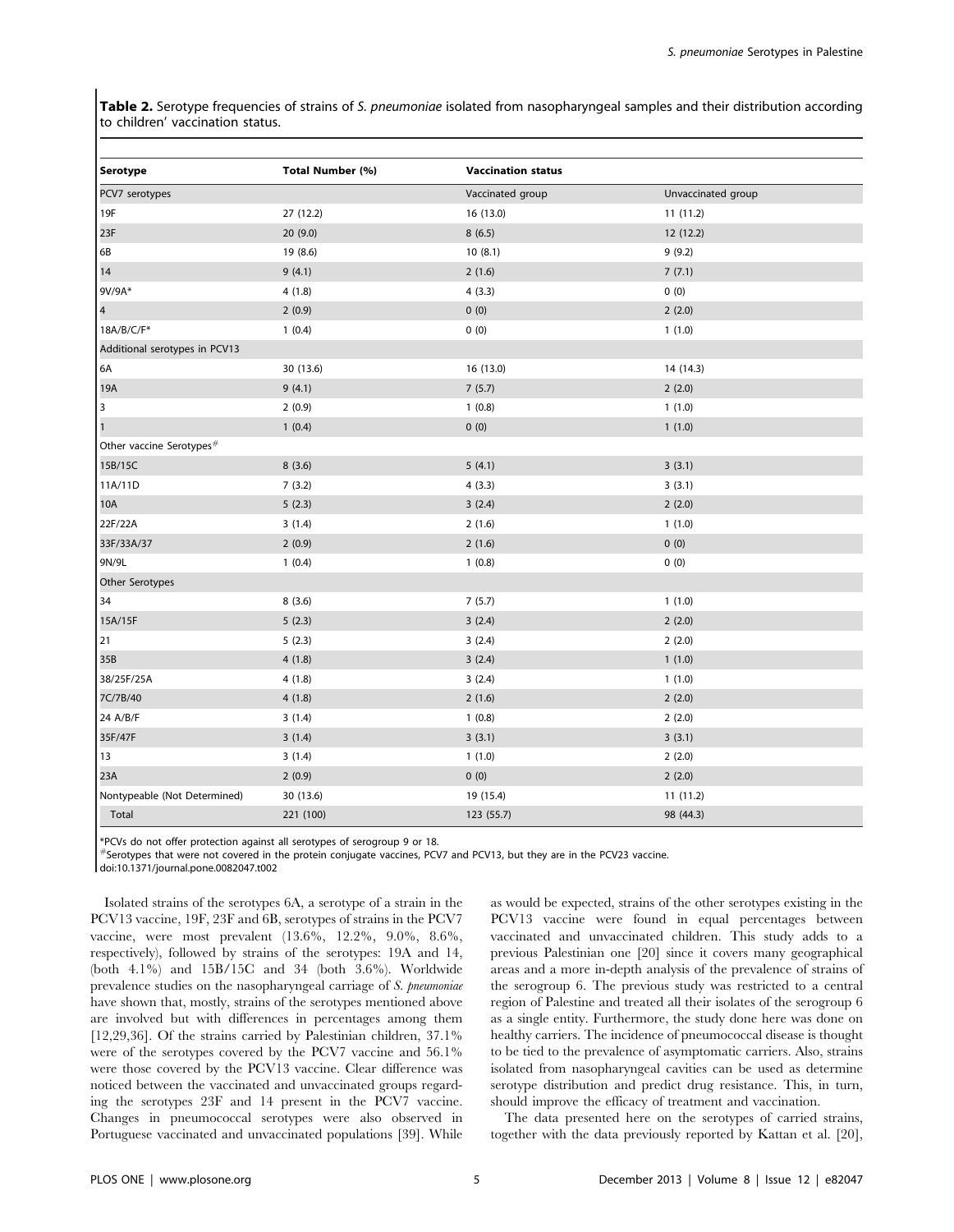provides Palestinian Health Authorities with strong scientific evidence to endorse ending using the PCV7 vaccine and substituting it with the PCV13 vaccine because of the extra strains serotypes it protects against, providing an additional 19.0% serotype coverage. Congruently, results obtained from a carriage study on healthy Israeli children aged below 36 months showed the added benefit of an extended serotype coverage by the PCV13 vaccine over the PCV7 vaccine of 21%, raising it from 46% to 67% [40]. Employing the PCV13 vaccine increases the crossprotective spectrum, at least against strains of the serotypes 6A, 19A, 3 and 1, which were also mentioned by Kattan et al., and are also responsible for IPD among Palestinian children [20]. The results from testing antimicrobial susceptibility of the strains of S. pneumoniae isolated from the Palestinian children in relation to the strain's serotypes, as mentioned above and discussed below, also support recommending using the PCV13 vaccine in the NIP in the West Bank.

For many years, penicillin has been the drug of choice against pneumococcal infections. However, microbial resistant has increased over past decades [12,13,41]. Here, resistance to penicillin was demonstrated with a non-susceptibility rate of 66.8% of the pneumococcal isolates examined (Table S2), which agrees other studies [26,27,34,40]. As the prescribing and sale of antibiotics is largely locally unregulated, these rates are expected. The carriage of increasingly drug-resistant strains of S. pneumoniae by individuals could lead to the increased transmission of resistant pneumococcal disease at the community and national level. Also, these results should discourage physicians from using penicillin as empirical treatment for pneumococcal infections, particularly for invasive ones. In this study, the six most prevalent serotypes, 19F, 6A, 23F, 6B, 19A and 14, represent more than half (51.6%) of the pneumococcal strains encountered, and they are predominantly (80.8%) non-susceptible to penicillin. The recent study by Kattan et al. of children from the West Bank hospitalized with IPD caused by strains of S. pneumoniae identified 49 cases (40.8%) infected with strains of these serotypes [20]. Of all the serotypes covered by these two vaccines, the serotypes 19F, 6A, 23F, 6B, 19A, 14 and 9V are associated with the highest rate of penicillin nonsusceptibility of the strains. Both vaccines, PCV7 and PCV13, contain components with some or all of these 7 serotypes, and 68 (48.2%) of the 141 penicillin resistant isolates possessed the serotypes in the PCV7 vaccine. An additional 18.4% of the 141 penicillin resistant isolates would accrue if the extra serotypes in the PCV13 vaccine were included. Regarding the examination of the efficacy of erythromycin, isolates of the serotypes 6B, 19F, 23F, 6A, 14, 19A, and 9V were associated with erythromycin resistant strains and the serotypes in the PCV7 and PCV13 vaccines cover 60 (54.5%) and 87 (79.0%), of the 110 erythromycin resistant isolates, respectively. Resistance to two antibiotics was observed in 75% and 37% of the isolates bearing the serotypes in the PCV7 and PCV13 vaccines, respectively.

In addition, there was a high degree of microbial resistance, against three and four antibacterial drugs by isolates with the serotypes in the PCV7 vaccine (Table S1). Resistance to tetracycline and erythromycin showed a significant correlation  $(p = 0.026$  and 0.012, respectively) to vaccination status and bacterial isolates from the vaccinated group appeared to be more resistant to both drugs than isolates from the unvaccinated.

# References

1. Brugger SD, Hathaway LJ, Muhlemann K (2009) Detection of Streptococcus pneumoniae strain cocolonization in the nasopharynx. J Clin Microbiol 47: 1750–1756.

Serogroup 6 consists of strains of the serotypes 6A and 6B, and the more recently discovered serotypes 6C and 6D [10,42], some of which are of importance in carriage and in causing invasive disease [43,44]. Different molecular methods for sub-typing strains in serogroup 6 into the serotypes 6A, 6B, 6C and 6D have been described [24,45]. However, one requires sophisticated equipment and training and one do not enable easy differentiation. Serological determination by the quellung reaction (capsular swelling) is considered the gold standard for serotyping. This method is limited as antisera are very expensive, good technical skill is required and interpretation of results is complicated. Here, a new PCR-RFLP method was developed and optimized that enabled the differentiation of the serotypes 6A/C and 6B. To our knowledge, no other RFLP assay for differentiating the serotypes 6A 6B and 6C has been developed and published. This procedure is simple, fast, reliable and less costly than sequencing, and can be used in any molecular laboratory.

#### Conclusions

- 1. A high carrier rate of S. pneumoniae was observed in healthy Palestinian children.
- 2. The main strain serotypes were 19F, 23F, 14, 19A and, also, 6A/C and 6B that were differentiated using a new PCR-RFLP method developed and optimized in our laboratory.
- 3. High antibiotic resistance was revealed among the strains of S. pneumoniae isolated from nasopharyngeal cavities.
- 4. The high carrier rate of S. pneumoniae in the asymptomatic children combined with the results from testing antimicrobial susceptibility of the strains of S. pneumoniae isolated from their nasopharyngeal cavities, and the relationship of the isolates' serotypes compared with the serotypes in pneumococcal vaccines supports recommending using the PCV13 rather than the PCV7 vaccine in the NIP in the West Bank Region.

#### Supporting Information

Table S1 Antibiotic susceptibility testing\* results by serotype distribution.

(DOCX)

Table S2 Antibiotics not susceptible (Both intermediate and resistant) to one or more antibiotics in regards to PCV Serotypes.

(DOCX)

# Acknowledgments

We thank all the physicians, nurses, and subjects who participated in this study. Also, we thank the laboratory technical staff at the CPHL for their assistance and support.

#### Author Contributions

Conceived and designed the experiments: AN AR ZA. Performed the experiments: AN ISH NS. Analyzed the data: AN ISH NS. Contributed reagents/materials/analysis tools: AN ZA NS. Wrote the paper: AN IS.

<sup>2.</sup> Dagan R, Givon-Lavi N, Zamir O, Sikuler-Cohen M, Guy L, et al. (2002) Reduction of nasopharyngeal carriage of Streptococcus pneumoniae after administration of a 9-valent pneumococcal conjugate vaccine to toddlers attending day care centers. J Infect Dis 185: 927–936.